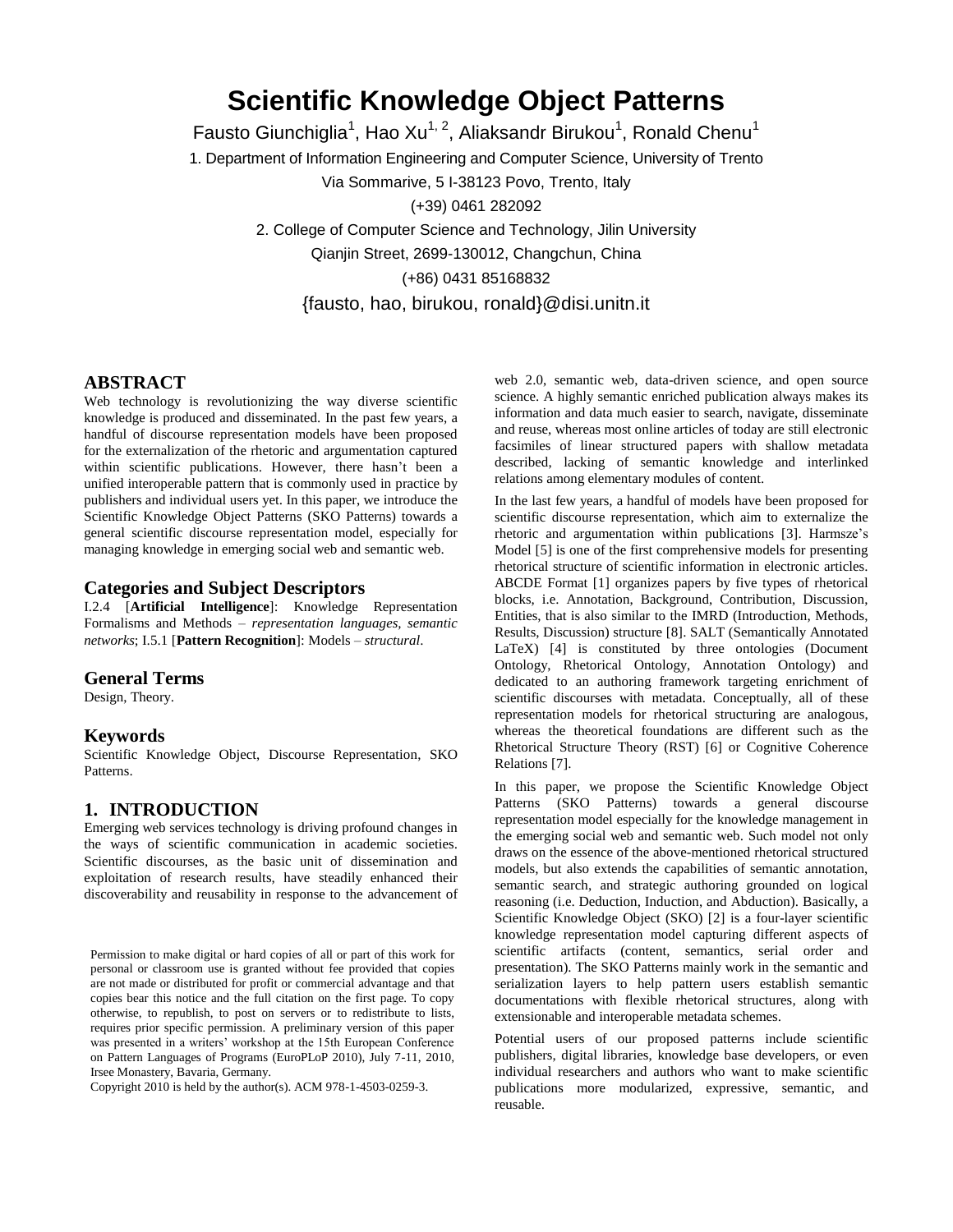# **2. SKO PATTERNS**

By convention, pattern definition is described with the *Context* of use, the *Problem* that the pattern addresses, the *Forces* of scenario, the *Solution* to the problem, the *Rationale* of mechanism, the *Benefits* of the solution that resolves the forces, the *Liabilities* of such solution, and the *Known Uses* from the existing related projects and applications.

# **2.1 Context**

### **We want to publish a research paper and make it easy to read, search, and reuse by others**.

A scientific publication is always written and read in a linear structure as an indivisible knowledge unit. Its complex composition makes readers hard access the target information directly, especially for those non-expert readers. A rhetorical structure unveils precise semantics of the paper under the processes of intuitive thinking. Moreover, metadata as supportive material makes related data and knowledge linked. These would definitely facilitate the reading, dissemination, information retrieval, and semantic search.

# **2.2 Problem**

### **A traditional paper doesn't represent its rhetorical structure explicitly and lacks semantic information.**

### **2.3 Forces**

- A traditional paper is always a self-contained narrative with linear structure ordered by sections.
- A traditional paper has shallow metadata support for navigation and search.
- In a traditional paper, the conceptual structure is implicitly expressed to readers.
- It is difficult to automatically extract information and metainformation from a traditional paper.
- It is difficult to import/ export/ integrate annotations of a paper from other researchers.
- In traditional papers, text is not linked to the underlying data.
- Different audiences have different interesting parts in a paper, and it's hard to access them directly in a traditional paper.



**Figure 1. SKO Patterns.**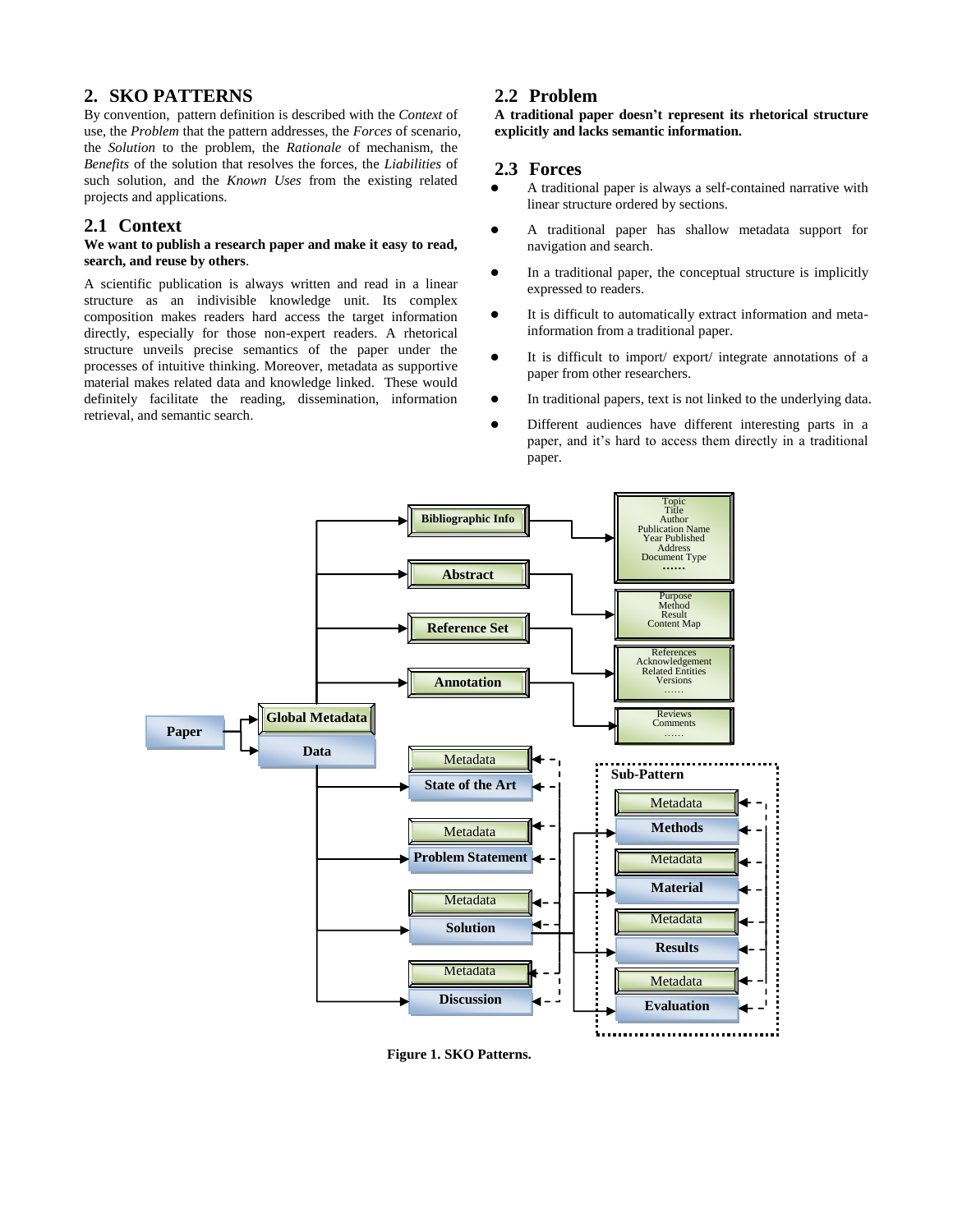Low capabilities of social dissemination and collaboration, e.g. tagging, commenting, annotating, and sharing.

# **2.4 Solution**

### **Compose a SKO paper with rhetorical structure and semantic metadata.**

We modularize a scientific paper by logical functions of the information and reorganize it by rhetorical structure as our pattern solution for discourse representation. Above all, we divide a discourse into Metadata and Data parts. Herein, the Metadata consists of *bibliographic information*, *abstract*, *reference set*, *annotation*, etc., while the Data is the main body of a paper that is constructed via the general scientific method. The basic element of rhetorical structure is called Rhetorical Block in our methodology. Figure 1 gives an overview of the SKO Patterns for scientific papers.

### **Metadata**

- Bibliographical Information: Topic, Title, Author/Editor (Name, Affiliation, Email), Keywords, Category, Source (Journal, Conference, Inproceedings, Inbook, Article, Thesis, Techreport, Misc, Other), Publisher, Year, Volume, Number, Pages, Series, Edition, Month, Document Type, etc.
- Abstract: a brief description of paper including Purpose, Method, Result and Content Map.
- Reference Set: A set of referenced entities, such as a list of "References", Persons and Projects mentioned in "Related Work" and "Acknowledgement", a set of URLs or other entities in the Footnotes and Endnotes, etc.
- Annotation: Comment, Review, Tag, etc.

**Data** 

- State of the Art: Observations of phenomena, situation, foundational theories and related work, where the contextualized scientific problem addressed.
- Problem Statement: The description and an active challenge faced by researchers and aimed to be solved in the discourse.
- Methods: The specific techniques or methodology used in conducting a particular experiment.
- Material: Data collection, pretreatment, and analysis.
- Results: The outcome or the findings of the research.
- Evaluation: The evaluation methodology and its associated results.
- Discussion: Comparison of the results with related solutions or observations.

SKO Patterns provide a semantic approach for scientific discourse representation. Rhetorical blocks constitute the composition of metadata and data of discourse. Essentially, these rhetorical blocks are unordered, while they always have types of relations between each other instead of linear order. Examples of such relations include explanation relations, argumentation relations, etc. It is impossible to convince researchers follow a uniform serialization for writing various types of publications. However, there always are some sequential relations among the rhetorical blocks. For instance, we commonly address the problem first and find the solution then, as a problem-solving scientific method.

During the solution, we need to collect data, carry out the experiment and find out the results. The further sequential relations (orders) of rhetorical blocks, which are based on three strategies of logical reasoning, will be discussed in the following Rationale subsection.

# **2.5 Rationale**

**The Rhetorical Blocks are derived from general scientific methods and three fundamental logical reasoning methods (Deduction, Induction and Abduction).**

The SKO Patterns are constituted by unordered rhetorical blocks with links through semantic metadata and relations. In this subsection, we sequentially discuss the rationale and some possible solutions for ordering these atomic rhetorical blocks in an intuitive way for both writing and reading.

We derive three fundamental patterns for scientific discourse's serialization from the three basic types of logical reasoning method, i.e. Deduction, Induction and Abduction. A logical reasoning contains three elements for inferences, that is, Precondition, Rule, and Conclusion.

#### Rule Precondition - $\rightarrow$  Conclusion

- Deduction is a process of applying the Rule to Precondition and determining the Conclusion. For example, "When it rains, the road gets wet." is the Rule. "It rains." is the Precondition. Then we can deduct the Conclusion "The road is wet." [Mathematicians](http://en.wikipedia.org/wiki/Mathematician) are commonly associated with this style of reasoning.
- Induction is using Precondition and Conclusion to find the Rule that can explain the transition. For example, "The road has been wet every time it has rained. Therefore, when it rains, the road gets wet.[" Scientists](http://en.wikipedia.org/wiki/Scientist) are commonly associated with this style of reasoning.
- Abduction is using the Rule and the Conclusion to support that the Precondition could explain the Conclusion. For example, "When it rains, the rood gets wet. The road is wet, therefore, it may have rained.[" Diagnosticians](http://en.wikipedia.org/wiki/Diagnostician) and [detectives](http://en.wikipedia.org/wiki/Detective) are commonly associated with this style of reasoning.

In practice, when we do research and write a paper, problems always have to be solved by steps (states). We take a deduction as an instance:

We start from State 0 ( $S_0$ ) as the Precondition and Theory 0 ( $T_0$ ) as the Rule. Using  $T_1$ <sup>and S</sup><sub>0</sub> we may deduct  $S_1$  as the intermediate Conclusion, while the rest may be deduced by analogy. So we can reach the State Final  $(S_F)$  as the Conclusion.

$$
T_0, S_0 \xrightarrow{T_1, S_0} S_1 \xrightarrow{T_2, S_1} S_2 \dots \dots \xrightarrow{T_i, S_{i-1}} S_i \dots \dots \xrightarrow{T_{F_i} S_{F-1}} S_F
$$

During these reasoning periods, we also need to make the Observation, Hypothesis, and Experimentation for obtaining and validating the related States and Theories. In the following subsections, we propose three rhetorical structure patterns according to the three logical reasoning methods.

# *2.5.1 Deduction*

**Deductive Method** (Figure. 2) works from general rule or principle to specific solution. (1) Theory and Observation - it begins with a theory and observation of our interests. (2) Hypothesis - then we narrow down it to a specific hypothesis that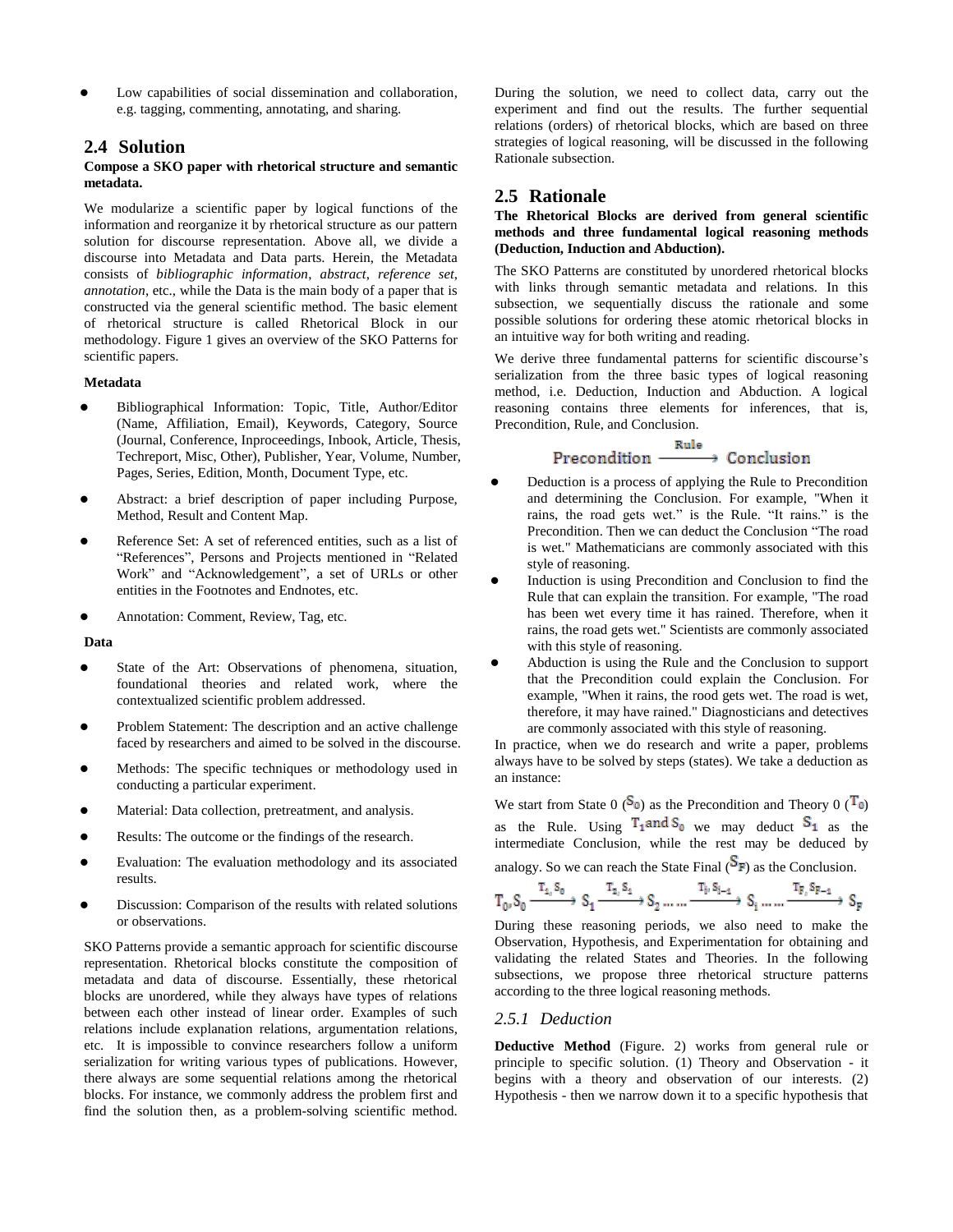may solve the problem we face. (3) Experimentation - we narrow down further to test the hypotheses by specific experimentation. (4) Conclusion - a conclusion follows logically from available theory and observations.



**Figure 2. Deduction.**

### **Deductive Pattern**

1. State of the Art: Observe  $S_0$ ,  $T_0$ , set i = 1;

Investigate existing Theories and Observations. Related phenomena, development and analysis construct the Initial State (S<sub>0</sub>). Selected theories and techniques will support inference and argumentation as  $T_0$ .

2. Problem Statement: Hypothesis  $S_F$ , State the Problem  $P = |S_F|$  - $|S_{i-1}|;$ 

Predict a Target State  $S_F$  as a hypothesis for further test and confirmation. The problem statement presents the gap between  $S_F$ and  $S_{i-1}$ .

3. Methods: Propose Ti such that  $|T_i| > |T_{i-1}|$ ;

The way of design/ refine/ apply a Theory Ti, which leads  $S_{i-1}$ S<sub>i</sub>. The method could be experimental method, numerical method, or theoretical method, etc.

4. Material: Compute  $S_i = T_i (S_{i-1});$ 

Material includes all the raw data, intermediary data, and pretreated data collected from the State of the Art that are used for Experimentation by proposed Method.

5. Evaluation: Evaluate  $S_i$ . if ( $|S_F| - |S_i| > \epsilon$ ) i = i + 1, goto (2);

Compare  $S_i$  with  $S_F$ . If  $S_i$  is not satisfied with expectation, repeat the loop 3-4-5 with the modifications of Theories until the ideal  $S_i$ is obtained. Here some new problem may arise during the whole loop 3-4-5. If this happens, go to 2 making a new sub problem statement and continue in recursion. When  $S_i$  (approximately) equals to  $S_F$ , then break and go down to next step 6.

6. Results:  $S_F = S_i$ ;

Present Final State  $S_F$ .

7. Discussion: Discuss  $S_F$  and  $|S_F|$  -  $|S_0|$ ;

Compare  $S_F$  and  $S_0$  with related observations and findings from other scientists, always along with an old theory confirmed or applied within a new context.

### *2.5.2 Induction*

**Inductive Method** works from specific observations to general theories and principles. (1) Observation - we begin with specific observations. (2) Hypothesis - then we formulate a generalized hypothesis to explore. (3) Experimentation - detect the patterns and regularities via various measures and experimentations. (4) Theory - it ends up developing some general theories.



**Figure 3. Induction.**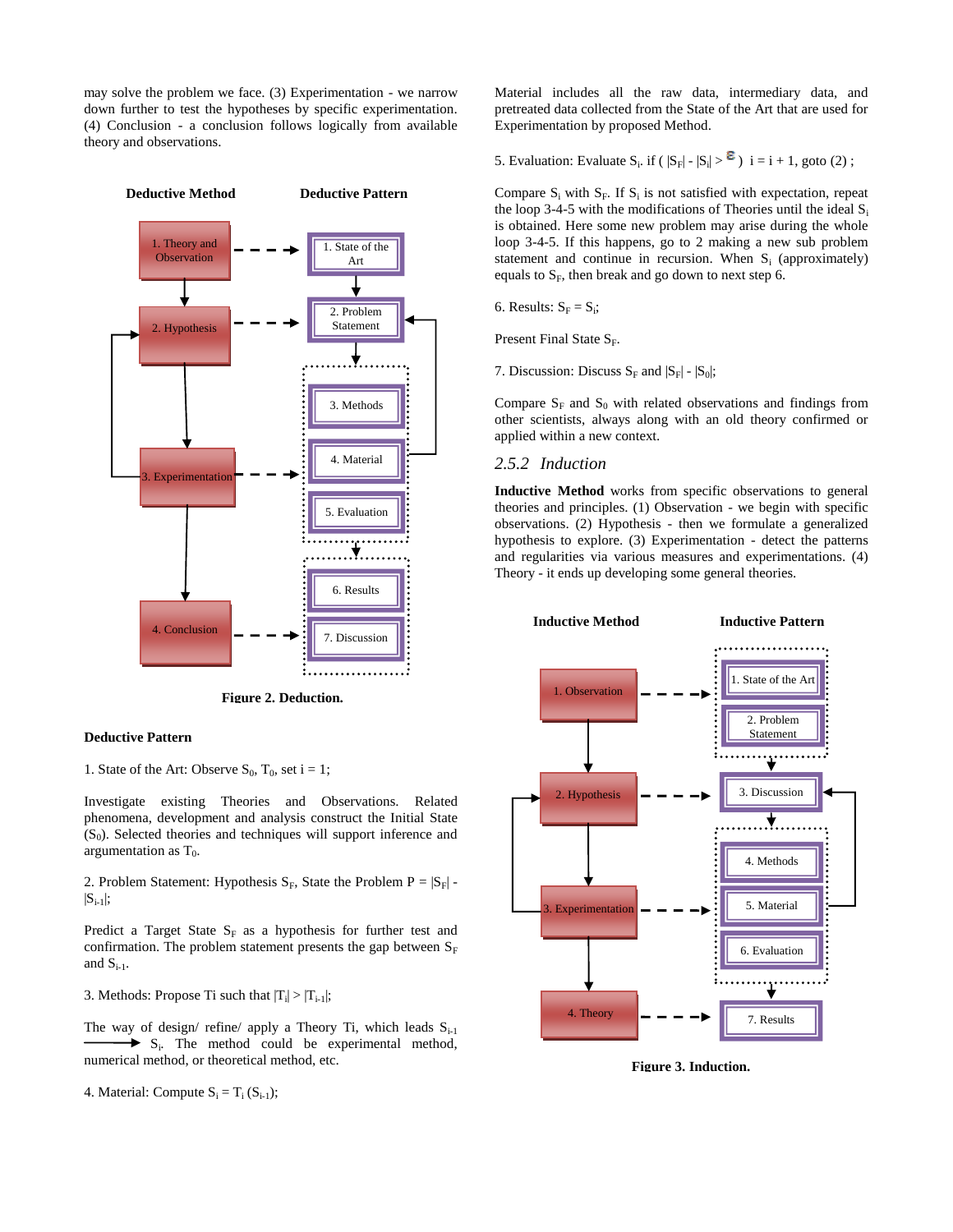### **Inductive Pattern**

1. State of the Art: Observe  $T_0$ ,  $S_0$ ,  $S_F$ ,  $i = 1$ ;

Investigate existing Observations along with their theoretical explanations, and set them as  $T_0$ ,  $S_0$ ,  $S_F$ .

2. Problem Statement: Hypothesis  $T_F$ ,  $P = |T_F| - |T_0|$ ;

Pose some phenomena as a Final State  $S_F$ , which can't be explained by existing theories or described by existing models. The problem statement aims at finding a Theory  $T_F$ , where it possible implies  $S_0 \longrightarrow S_F$ . possible implies  $S_0$  –

3. Discussion: Discuss Property( $S_F$ ) and  $|S_F|$  -  $|S_{i-1}|$ ;

Observe and analyze the specific phenomena and particular scenario in  $S_{i-1}$  and  $S_F$ . Generalize and patternize more general solution for a series of separated problems.

4. Methods: Propose  $T_i$  such that  $|T_i| > |T_{i-1}|$ ;

The scientific methodology, logic, or philosophic approach for deriving Theory from transmission  $S_{i-1} \longrightarrow S_i$ .

5. Material: Compute  $S_i = T_i (S_{i-1});$ 

Evidences, intermediate data, observations, etc, which support analysis and evaluation via proposed Method.

6. Evaluation: Evaluate  $S_i$ . if  $(S_i := S_F)$  i = i +1, go to (3);

Compare  $S_i$  with  $S_t$ . Repeat the loop 3-4-5-6 with the modifications of Ti until the ideal Theory is obtained.

7. Results:  $T_F = T_i$ ;

A new theory  $T_F$  is proposed.

### *2.5.3 Abduction*

**Abductive Method** is the process of inference that produces a hypothesis as its end result. (1) Observation - observe a set of seemingly unrelated [facts,](http://en.wikipedia.org/wiki/Fact) armed with an intuition that they are somehow connected. (2) Theory - we then move to the related theories or principles that may explain some features of facts. (3) Experimentation - infer a possible precondition as an explanation of observable facts judging by existing theories. (4)Hypothesis - a hypothesis is detected.

### **Abductive Pattern**

1. Problem Statement: Pose a problem that to derive explanations E of observations O according to theories T, namely

 $(1)$  T ∪ E  $\blacktriangleright$  O and

(2) T  $\cup$  E is consistent.

2. State of the Art: Investigate related observations, phenomena, facts, and set them as the Final State  $S_F$ .

3. Discussion: Observe and analyze the set of seemingly unrelated [facts,](http://en.wikipedia.org/wiki/Fact) and discuss various possibilities that an Initial State S<sub>i</sub> could be an explanation of  $S_F$ , where

 $S_i \longrightarrow S_F$ .

4. Methods: The way of deriving  $S_i$ , for example, enumerative method, exclusive method, etc.

5. Material: Evidences, facts, observations, etc, which support analysis and backtracking according to existing Rule.

6. Evaluation: Compare  $T(S_i)$  with  $S_t$ . Repeat the loop 2-3-4-5-6 with the modifications of methods and replacement of rules until the ideal  $S_i$  is obtained.

7. Results: Phenomena detection or theory generation/ development/ appraisal.



**Figure 4. Abduction.**

### **2.6 Benefits**

- Rhetorical structured papers facilitate strategic reading.
- Rhetorical blocks enhance the discoverability of elementary knowledge within the context.
- Metadata and other annotated semantic information enable linking scholarly literature with research data.